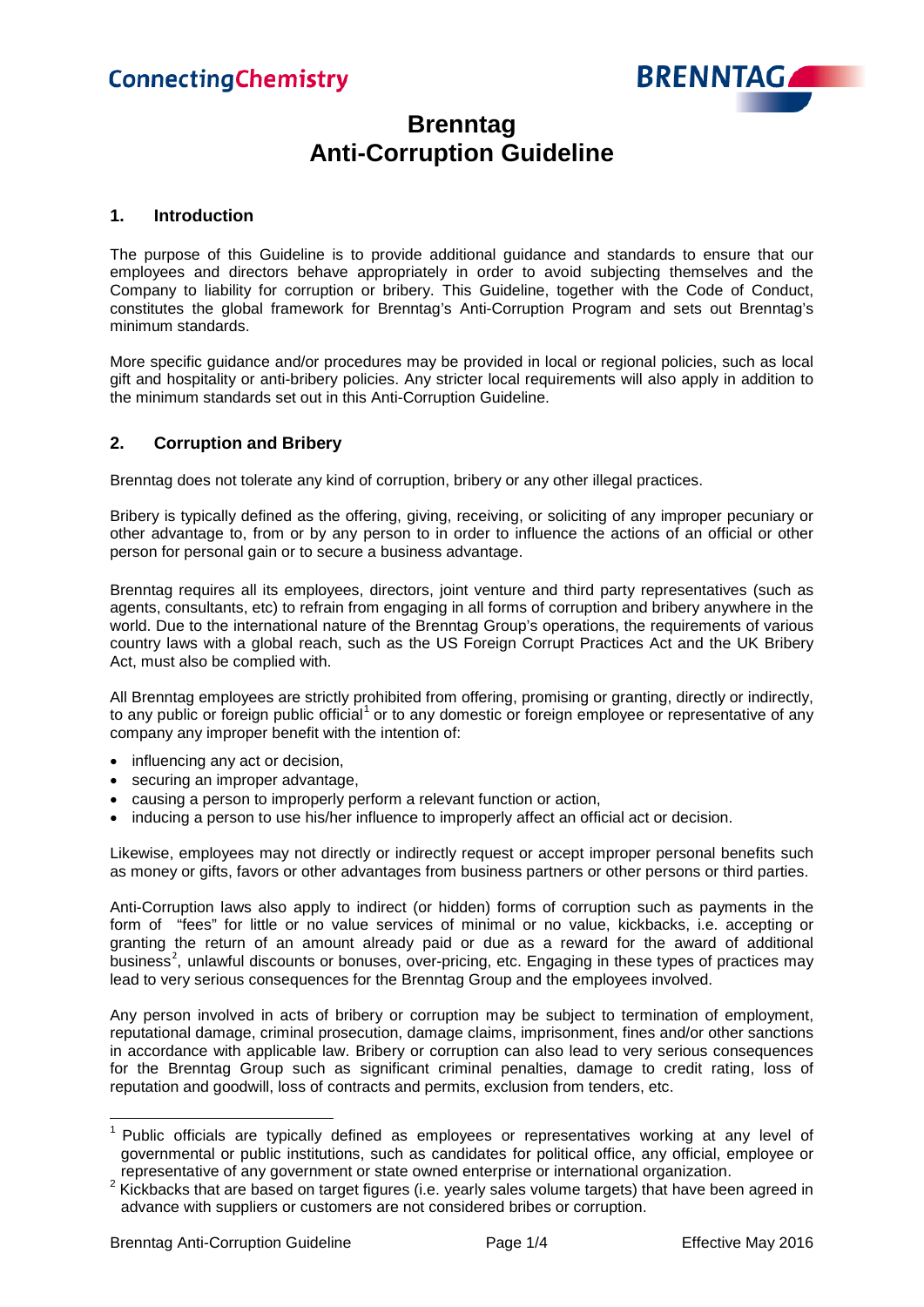

### **3. Gifts and Hospitality**

Brenntag permits corporate Gifts<sup>[3](#page-1-0)</sup> and Hospitality<sup>[4](#page-1-1)</sup>, and promotional or business expenditures, which seek to improve the image of our Company and establish cordial relations with our business partners as this forms a part of our business. It is not the intention of this Guideline to prohibit any such activity.

The following guidelines must be followed when Gifts or Hospitality are received or granted in order to avoid any allegations of corruption or the appearance of impropriety.

#### **Any Gifts or Hospitality offered or received should:**

- **be reasonable and appropriate**; *gifts or hospitality may not exceed normal local business conventions; to determine if a Gift or Hospitality is appropriate, the status/job position of the recipient should be taken into consideration. Before accepting or granting Gifts or Hospitality of significant value, the direct supervisor of the employee or the Regional Compliance Manager must be consulted.*
- **be made transparently**; *any Gift or invitation must be sent to or received at the recipient's official business address or be personally delivered in the ordinary course of business.*
- **not improperly affect, or be reasonably expected to improperly influencing the recipient's performance of his or her duties**; *the circumstances should not give rise to the impression that the recipient is expected to act in a certain way because of the Hospitality or Gift or to return the favor (no quid pro quo); conflicts of interest should be avoided which may occur if a gift is received or given in connection with performing a task or duty.*
- **not knowingly contravene the provisions of the recipient's code of conduct or relevant policies**; *before offering a gift or hospitality employees must ensure that it will not violate the intended recipient's code of conduct (approval process, value limits, etc.).*
- **neither be offered too frequently or at an inappropriate time**; *benefits offered to or received from the same business partner should occur infrequently; examples of inappropriate timing include offering or receiving gifts or high value invitations that have the potential to influence the beneficiary during a tender, pending legal proceedings, concession/authorization process or in connection with negotiation, award or performance of a contract.*
- **not be offered to improperly obtain or retain a business or other advantage**; *if a gift or invitation or anything of value is offered with the intention of gaining an unfair advantage, this will always be viewed as an attempt to bribe. A number of countries absolutely prohibit the offering of Gifts or Hospitality to public officials, while other countries allow such practices only under strict conditions. In all cases, Gifts or Hospitality may only be offered to public officials to the extent permitted under applicable local and applicable international laws.*
- **neither be provided nor received in cash or cash equivalents (such as vouchers)**; *in some countries/regions it may be common practice to grant or receive monetary gifts. In every case the receiving or granting of cash or cash equivalents should be carefully considered in light of the circumstances and should not be unreasonably high in amount.*
- **be appropriate considering the culture and the standard of living in the country where the advantage is given or received**; *the type, nature and monetary value of acceptable forms of Hospitality or Gifts will be different from country to country; therefore it is imperative that Gifts or Hospitality given or received take these local customs into account.*

In case of doubt as to whether or not a Gift or Hospitality may be given or accepted, please consult your supervisor or the Regional Compliance Manager.

We realize that much of the above may be covered in local or regional Gift and Hospitality policies; however, the foregoing represents the minimum standards that apply to all Brenntag employees worldwide. Where a local or regional policy is more restrictive or more specific, the local policy will apply. In addition, it is of the utmost importance that all Gifts and Hospitality comply with all local laws and foreign laws where applicable.

<span id="page-1-0"></span> $3$  "Gift" means any payment, gratuity, benefit, present or advantage, given or received, that is not part of the formal consideration for any action or inaction.

<span id="page-1-1"></span><sup>&</sup>lt;sup>4</sup> "Hospitality" means all form of social amenity, such as lunches & dinners, entertainment, travel or lodging, or an invitation to a sporting or cultural event.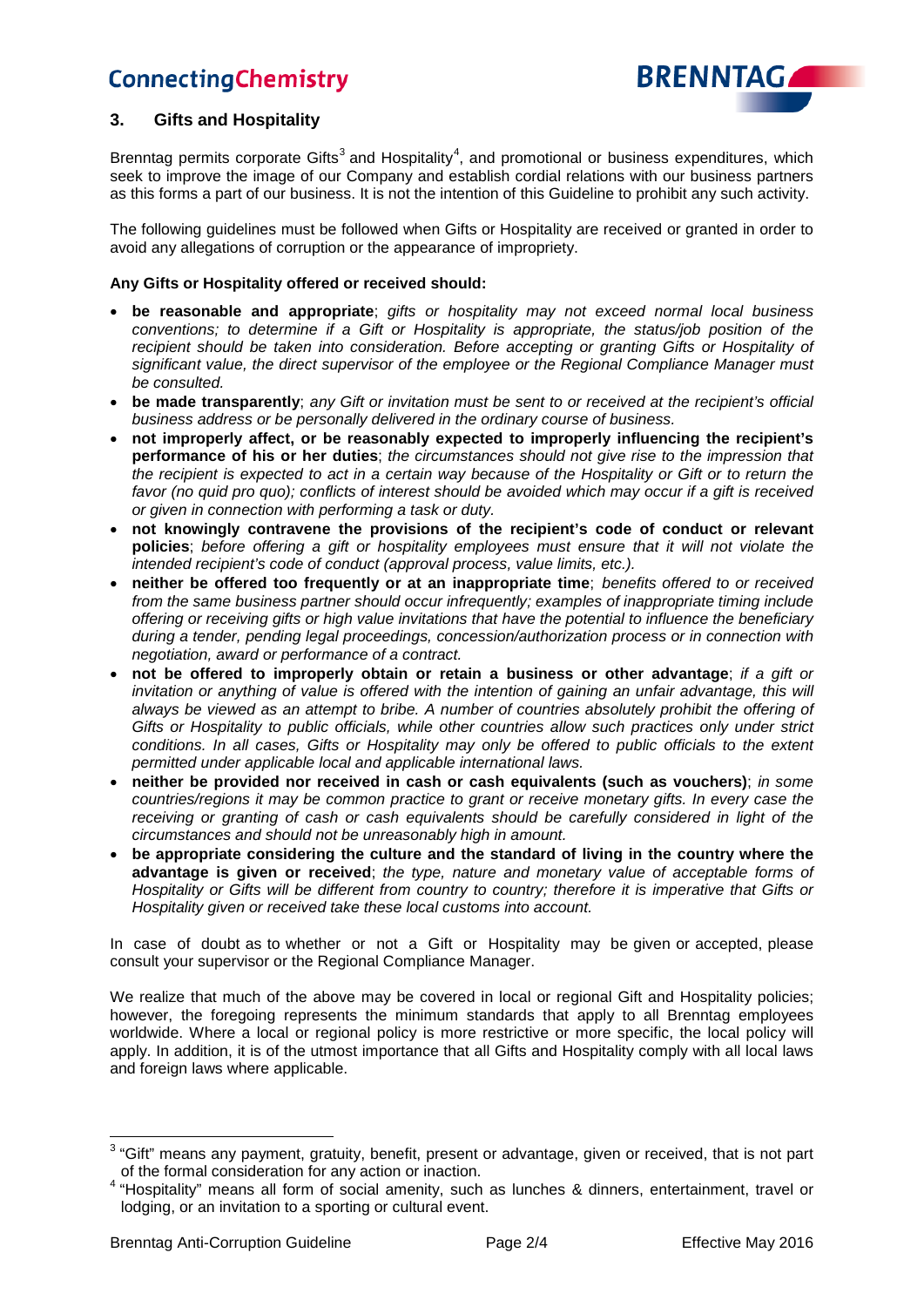

### **4. Donations and Sponsorship**

Brenntag permits corporate donations and sponsorships which seek to improve the image of our Company and establish cordial relations with our communities or the general public as this forms a part of our business. The following criteria must be considered when contemplating a donation or sponsorship (incl. merchandising) opportunity.

Any donation or sponsorship activity must always:

- comply with applicable local law
- be in line with the values and goals of Brenntag as a business and not be made for personal benefit or gain
- not be made to obtain any unfair advantage or serve any dishonest or improper purpose
- be appropriate in value and not create the impression that the recipient is expected to return the favor or to act in a certain way because of the favor
- be carried out in a transparent manner (documentation must include recipient identity, purpose, reasons for sponsorship/donation)
- be approved in advance by Regional Executive Management or the Board, if required.

Political contributions may not be made on behalf of the Company. It should be noted however, that there are no limitations on personal political donations or contributions.

### **5. Facilitation payments**

Facilitation payments involve unofficial payments of small sums to public officials for services to which the payer is already entitled even without the payment in order to obtain routine and non- discretionary government actions such as granting a permit or license, providing utility services, allowing or expediting the importation or exporting of goods, providing police protection, registering vehicles or loading cargo.

Brenntag has a zero-tolerance policy on facilitation payments as they may constitute a bribe. Consequently, no facilitation payments may be made under any circumstances.

### **6. Relationships with Third Parties**

Brenntag will establish business relationships only with bona fide and reputable Third Parties. Third Parties in this Guideline refer to all agents or other intermediaries used to do business on behalf of Brenntag, such as to obtain orders and permits, including, but not limited to, sales representatives not on our payroll, sub-distributors, customs agents, lawyers and consultants.

Brenntag may be held accountable for acts of bribery or corruption engaged in by a Third Party acting on our behalf. Third Parties must act with integrity and in compliance with all applicable laws. The use of sales agents or intermediaries should be considered carefully on a case-by-case basis.

The following procedures must be followed before an agent /intermediary is engaged:

- The selection of an agent, who may be involved in acquiring customers, selling and marketing of products or who will be in contact with Brenntag's customers, suppliers or any public official, must be based on objective and verifiable criteria.
- A thorough due diligence review must be conducted and properly documented (checking of validity of company and services provided via Internet searches or other references such as commercial registers, financial statements, company brochures, ethical standards, etc.).
- Any fees or commissions to be paid to the agent or intermediary must be market-based and not unreasonably high and reflect the true value of the legitimate business services to be provided.
- A signed agreement must be obtained from all agents and intermediaries acting on our behalf. This agreement must describe in detail the services to be performed and our expectations in terms of performance, the requirements for invoicing, activity reporting and/or other written evidence of activity, the specific remuneration (amount or percentage, e.g. commission fee and the basis for its calculation and the timing of payments).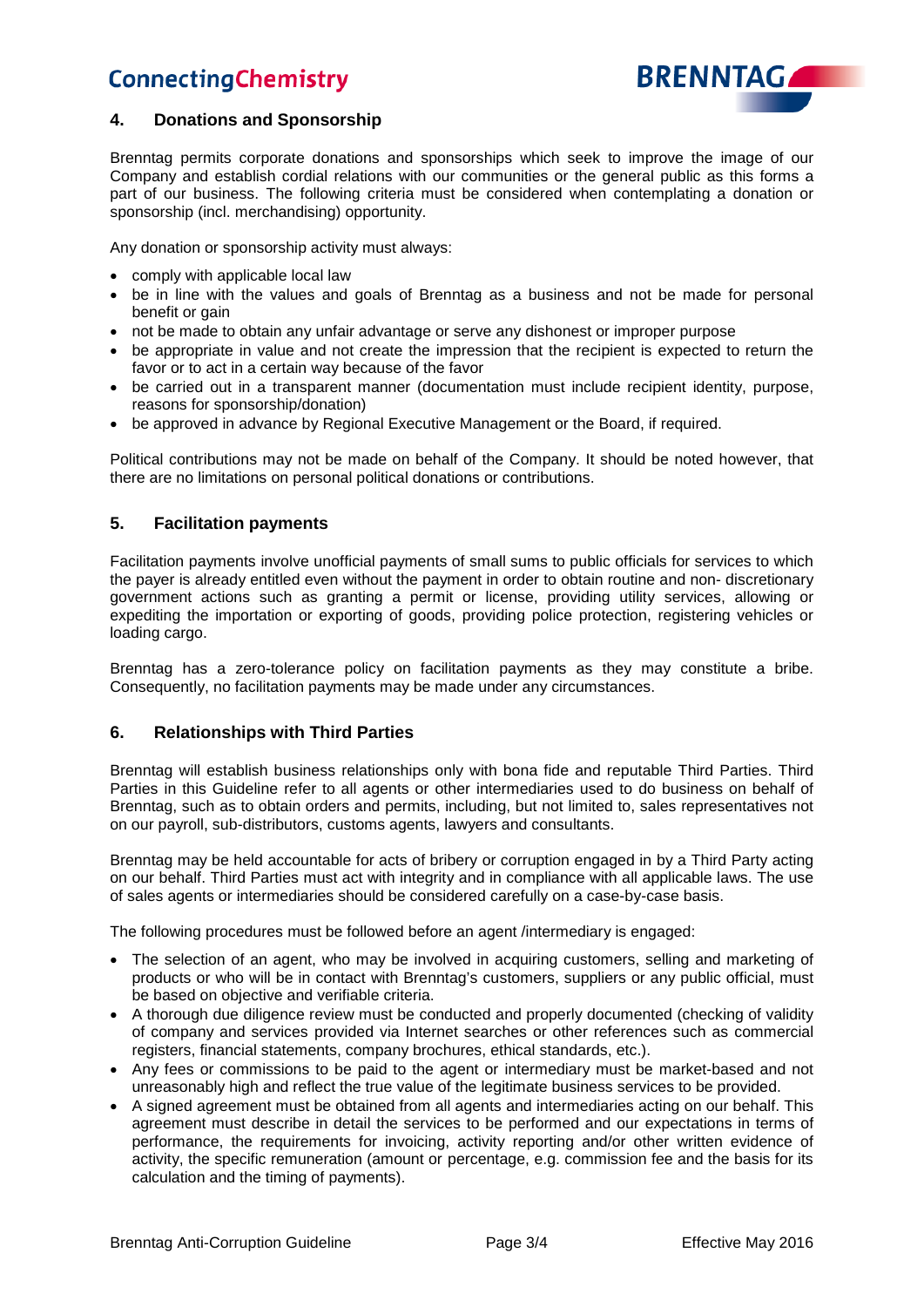

- A hard copy of this Guideline as well as Brenntag Supplier's Code of Conduct must be given to every agent or intermediary and an acknowledgement of compliance with these principles must be obtained from each sales agent or intermediary acting on our behalf (see Annex I as an example).
- Payments to agents or intermediaries should never be made in cash and only via documented payment methods, i.e. via a bank account in the service provider's name in its country of incorporation or organization. Payments in advance should be avoided as far as possible.

Any Third Party acting directly or indirectly on behalf of Brenntag, who engages in bribery or any other form of corruption, will be permanently disqualified from future assignments. Any existing contractual relationship with such Third Party will also be terminated.

#### **7. Reporting and corrective measures**

Employees and third parties are encouraged to report to your direct supervisor or the Regional Compliance Manager any instance or suspicion of non-compliance with this Guideline or any attempts to bribe you or other employees of the Brenntag Group.

Possible violations of laws or this Guideline may also be submitted confidentially via: [compliance@brenntag.de](mailto:compliance@brenntag.de) or to the respective regional compliance e-mail address.

The Company will fully investigate any instances of alleged or suspected bribery.

Corrective measures and disciplinary action will be taken if warranted.

Brenntag AG

April 2016